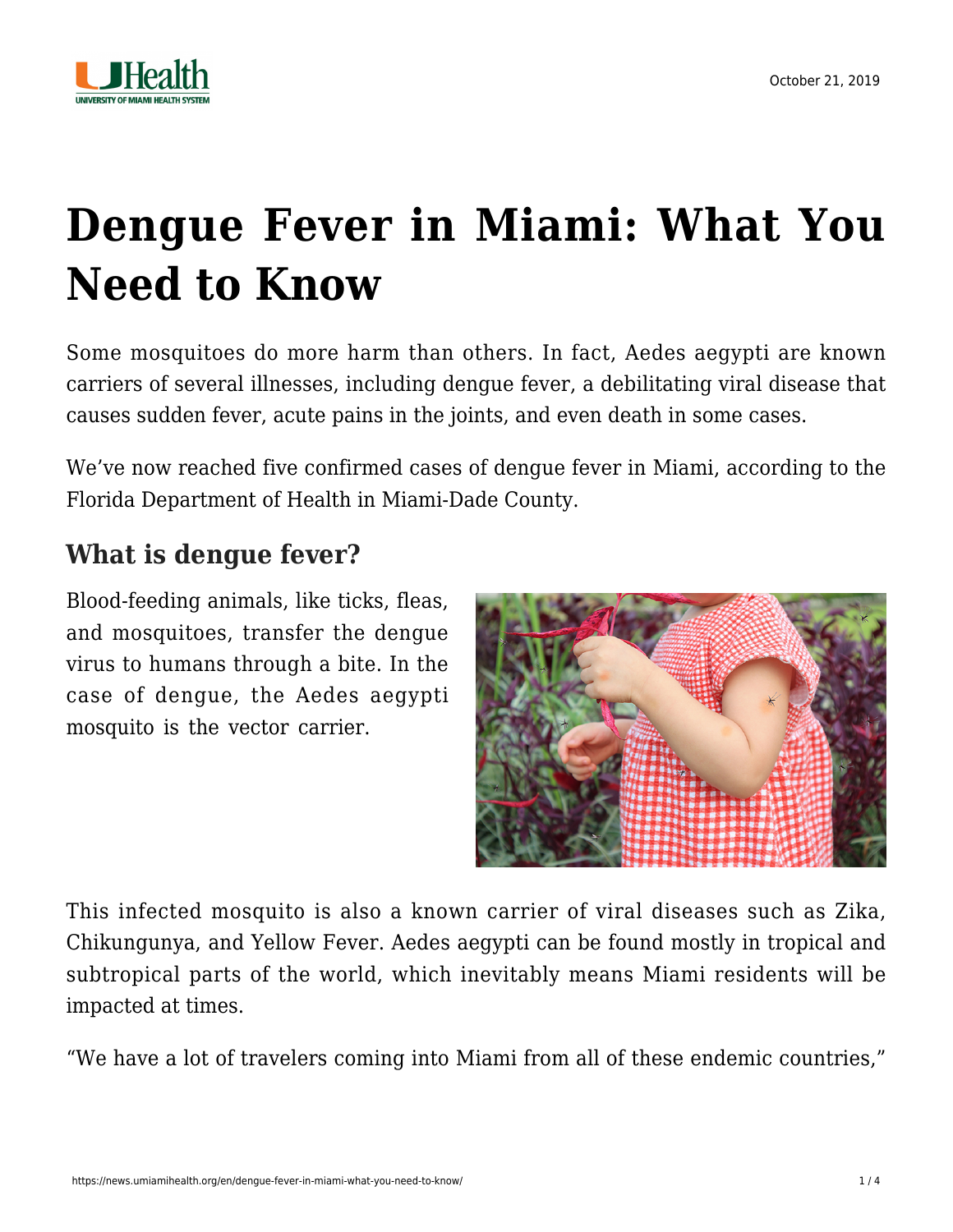

said Dr. John Beier, chief of the environment & public health at the University of Miami Miller School of Medicine. "[People] are bitten by local Aedes aegypti mosquitoes, and then become infected."

## **What are the symptoms of dengue virus?**

Dengue fever symptoms may include high fever, nausea, vomiting, rash, aches, and joint pain, and in more severe cases, stomach or belly pain/tenderness, vomiting at least three times, bleeding from nose or gums, blood in vomit or stool, restlessness, irritability, and drowsiness.

Currently, there is no specific treatment for dengue fever. According to the World Health Organization, severe dengue fever is a potentially lethal complication, but early clinical diagnosis and careful clinical management by experienced physicians and nurses often save lives.

If your symptoms are on the milder side, it's okay to treat symptoms for a sick infant, child, or family member at home, [according to the CDC.](https://www.cdc.gov/dengue/symptoms/index.html#anchor_1555426819180)

Try to rest, get plenty of fluids, and take acetaminophen for pain relief and to help get past the high fever. Make sure you avoid aspirin or ibuprofen since both increase the risk of bleeding.

Seek medical attention immediately if you notice any severe warning signs.

# **Can dengue fever be prevented?**

There's no way to completely prevent contracting dengue. But residents of South Florida can take measures to lessen their chances of being bitten.

"Consumers have to be aware that here in Miami when it comes to mosquito-borne diseases, they should take care of their own backyards," said Dr. Beier.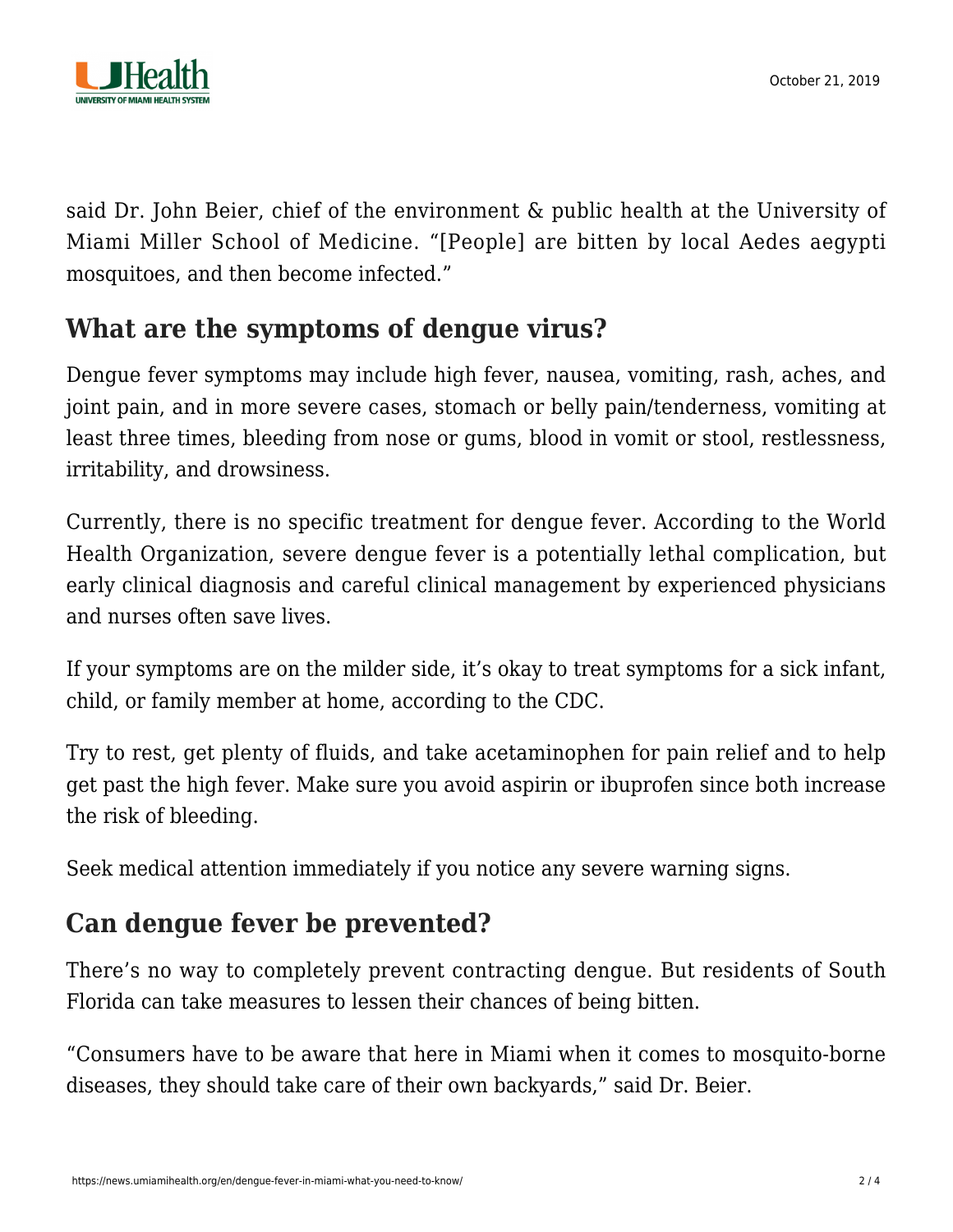

Small tasks around your home may seem trivial, but they help control the mosquito population.

- Check your yard weekly for any signs of standing water
- Drain and cover those areas
- Fill any tree holes or other yard cavities with sand or soil

Aedes mosquitoes are active a couple of hours after sunrise and several hours before sunset. But they've been known to bite at night in well-lit areas. If you plan to spend time outdoors, follow these steps to avoid bites:

- Wear long sleeves, pants, socks, and shoes when mosquitoes are most active
- Apply repellants such as DEET, pol of lemon eucalyptus, or picaridin on exposed skin (and clothing when okayed by the spray product label)
- Use netting over cribs, carriers, or strollers
- **Install window and door screens**

## **Will dengue fever in Miami get worse?**

"In the past two years, [Miami-Dade] Mosquito Control has collected 41 different species of mosquito," he said. "Not all are dangerous vectors, but we're concerned because more are present year-round in the urban environment."

He mentioned [the 2018 WHO report on Managing Epidemics,](https://www.who.int/emergencies/diseases/managing-epidemics/en/) which claims that mosquito transferred diseases, like dengue, are going to get worse as a result of climate change.

In the 21st century, this concept is not hard to believe. Warmer weather, more rainfall — it's the perfect breeding ground for the dengue mosquito.